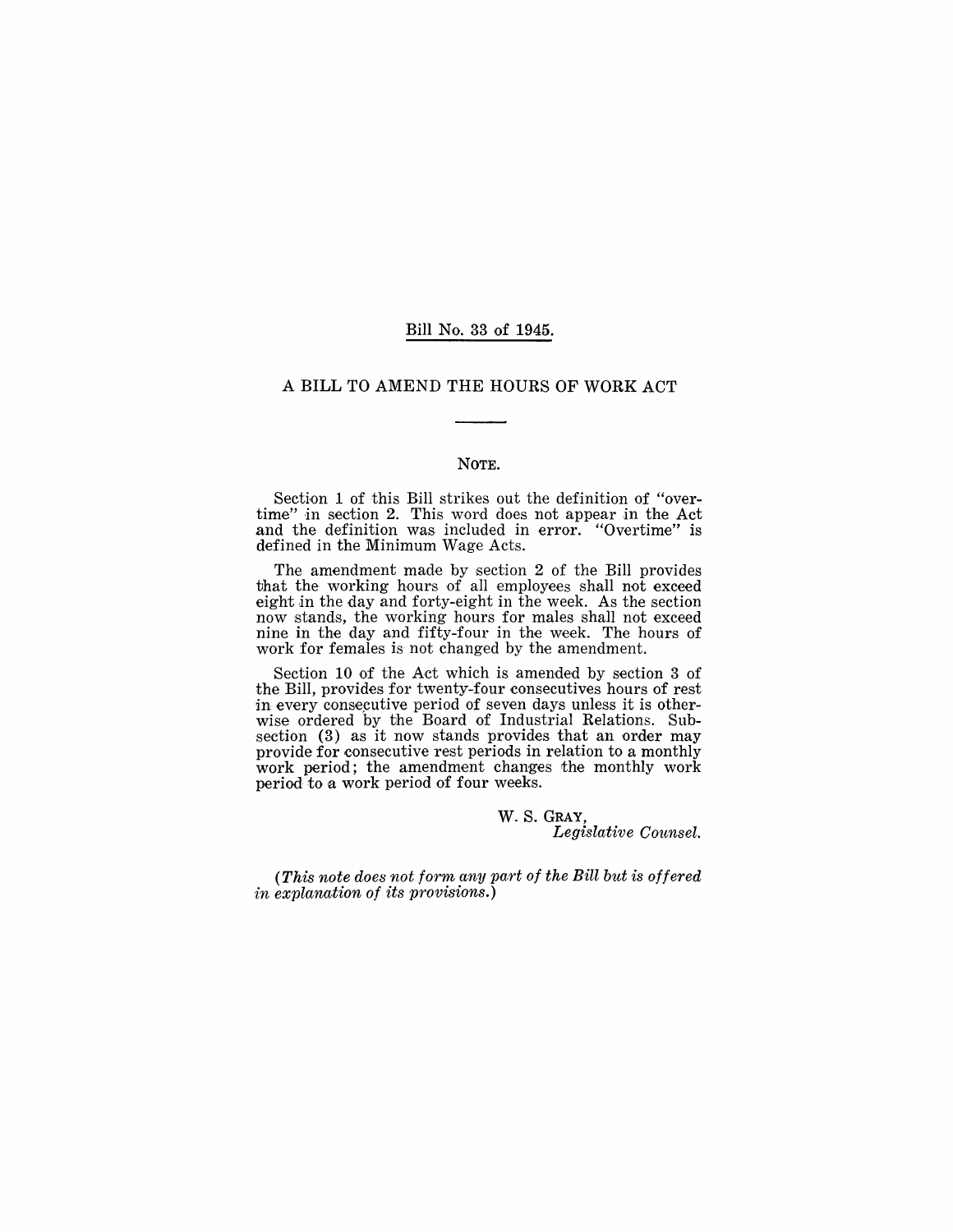# **BILL**

# No. 33 of 1945.

#### An Act to amend The Hours of Work Act.

## *(Assented to* , 1945.)

HIS MAJESTY, by and with the advice and consent of the Legislative Assembly of the Province of Alberta, enacts as follows:

*1. The Hours of Work Act,* being chapter 279 of the Revised Statutes of Alberta, 1942, is hereby amended as to section 2 by striking out paragraph  $(e)$  thereof.

2. The said Act is further amended as to section 6 by striking out the same and by substituting therefor the following:

"6. Subject to the exceptions provided by or under this Act, the working hours of an employee in any industrial undertaking or in any other trade, business or occupation, shall not exceed eight in the day and forty-eight in the week of six working days."

3. The said Act is further amended as to section 10 by striking out subsection (3) thereof and by substituting therefor the following:

" $(3)$  Any order made pursuant to this section may provide for consecutive rest periods in relation to a work period of four weeks."

4. The said Act is further amended as to section 15 by striking out the same.

**5.** This Act shall come into force on the day upon which it is assented to.